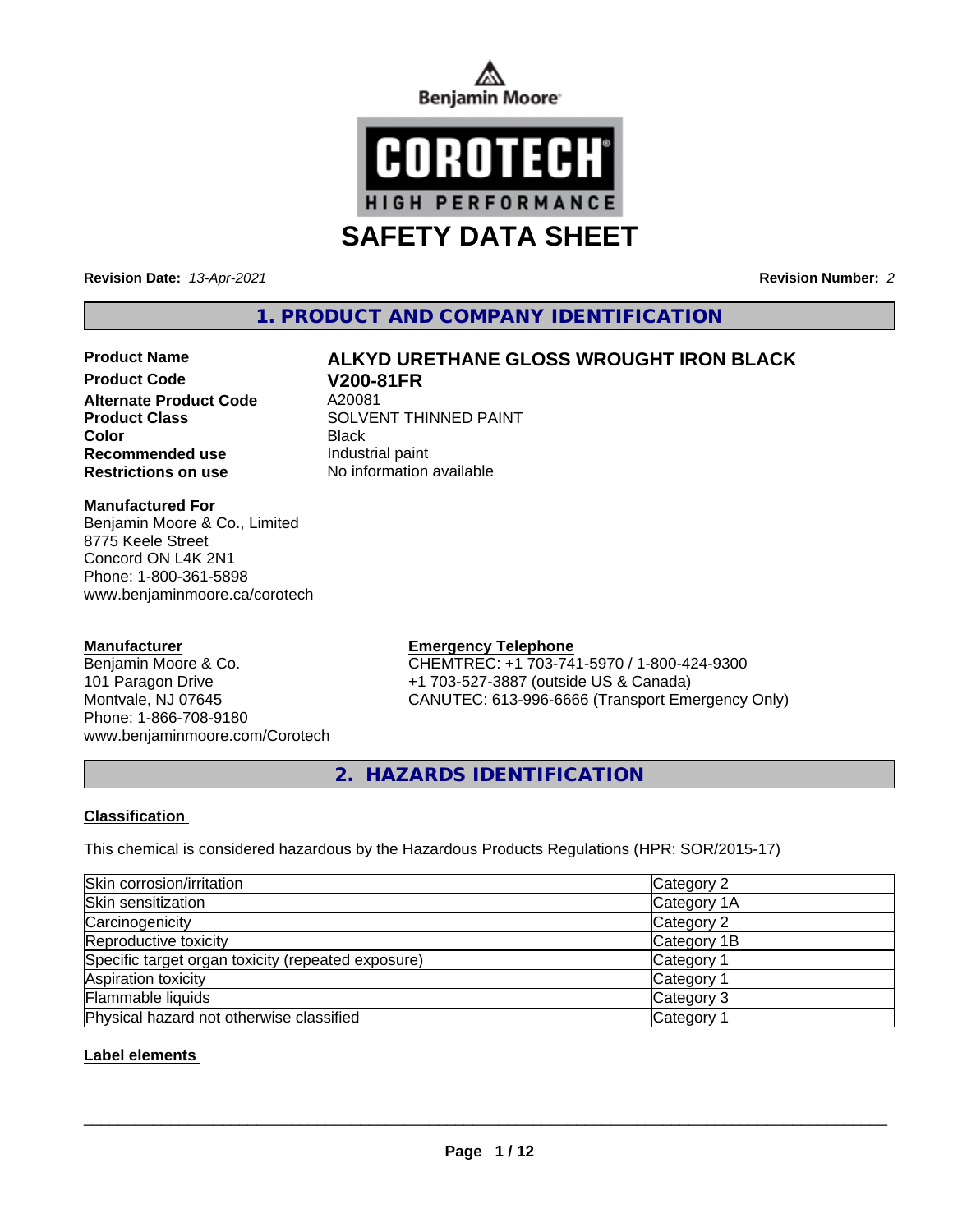#### **Danger**

#### **Hazard statements**

Causes skin irritation May cause an allergic skin reaction Suspected of causing cancer May damage fertility or the unborn child Causes damage to organs through prolonged or repeated exposure May be fatal if swallowed and enters airways Flammable liquid and vapor Risk of spontaneous combustion



**Appearance** liquid **Odor** solvent

#### **Precautionary Statements - Prevention**

Obtain special instructions before use Do not handle until all safety precautions have been read and understood Use personal protective equipment as required Wash face, hands and any exposed skin thoroughly after handling Contaminated work clothing should not be allowed out of the workplace Wear protective gloves Do not breathe dust/fume/gas/mist/vapors/spray Do not eat, drink or smoke when using this product Keep away from heat, hot surfaces, sparks, open flames and other ignition sources. No smoking Keep container tightly closed Ground/bond container and receiving equipment Use explosion-proof electrical/ventilating/lighting/equipment Use only non-sparking tools Take precautionary measures against static discharge Immediately after use, place rags, steel wool or waste used with this product in a sealed water-filled metal container or lay flat to dry.

#### **Precautionary Statements - Response**

IF exposed or concerned: Get medical advice/attention **Skin**

If skin irritation or rash occurs: Get medical advice/attention

IF ON SKIN (or hair): Remove/Take off immediately all contaminated clothing. Rinse skin with water/shower Wash contaminated clothing before reuse

#### **Ingestion**

IF SWALLOWED: Immediately call a POISON CENTER or doctor/physician

Do NOT induce vomiting

#### **Fire**

In case of fire: Use CO2, dry chemical, or foam for extinction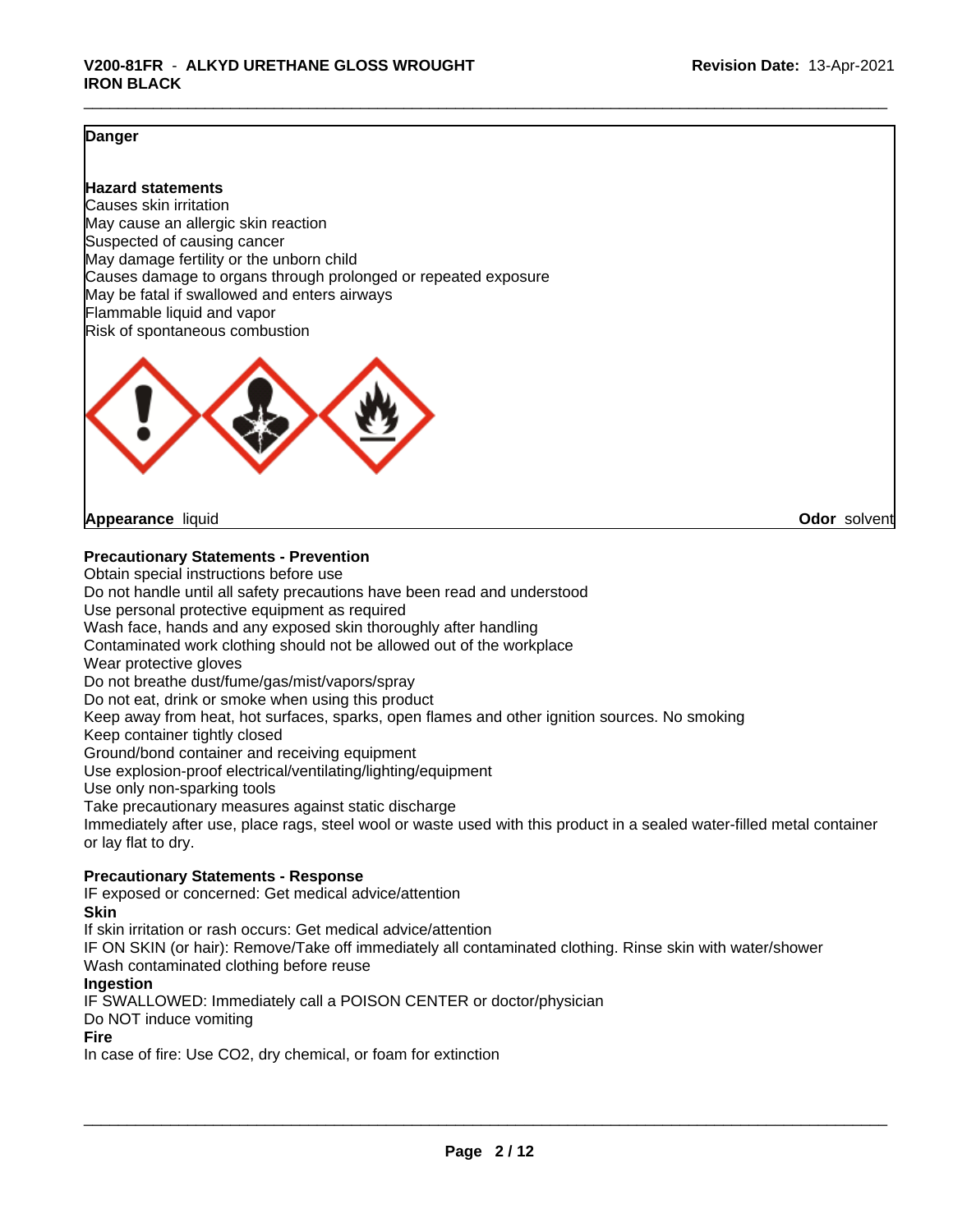#### **Precautionary Statements - Storage**

Store locked up Store in a well-ventilated place. Keep cool

#### **Precautionary Statements - Disposal**

Dispose of contents/container to an approved waste disposal plant

Materials such as rags used with this product may begin to burn by themselves. After use, put rags in water or lay flat to dry, then discard.

#### **Other information**

No information available

| <b>Chemical name</b>                          | CAS No.    | Weight-%      | Hazardous Material<br>registry number<br>(HMIRA registry #) | Date HMIRA filed and<br>Information Review Act date exemption granted<br>(if applicable) |
|-----------------------------------------------|------------|---------------|-------------------------------------------------------------|------------------------------------------------------------------------------------------|
| Nepheline syenite                             | 37244-96-5 | $15 - 40%$    |                                                             |                                                                                          |
| Distillates, petroleum,<br>hydrotreated light | 64742-47-8 | $10 - 30%$    |                                                             |                                                                                          |
| Talc                                          | 14807-96-6 | $3 - 7%$      |                                                             |                                                                                          |
| Stoddard solvent                              | 8052-41-3  | $-5%$         |                                                             | -                                                                                        |
| Solvent naphtha, petroleum,<br>light aromatic | 64742-95-6 | $1 - 5%$      |                                                             |                                                                                          |
| Silica amorphous                              | 7631-86-9  | - 5%          |                                                             |                                                                                          |
| 1,2,4-Trimethylbenzene                        | 95-63-6    | $1 - 5%$      |                                                             |                                                                                          |
| Hydrotreated heavy naphtha,<br>petroleum      | 64742-48-9 | $1 - 5%$      |                                                             |                                                                                          |
| Carbon black                                  | 1333-86-4  | $1 - 5%$      |                                                             |                                                                                          |
| Methyl ethyl ketoxime                         | 96-29-7    | $0.1 - 0.25%$ |                                                             |                                                                                          |
| Cobalt bis(2-ethylhexanoate)                  | 136-52-7   | $0.1 - 0.25%$ |                                                             |                                                                                          |

### **3. COMPOSITION INFORMATION ON COMPONENTS**

**Confidential Business Information note**

\*The exact percentage (concentration) of composition has been withheld as a trade secret

**4. FIRST AID MEASURES**

| <b>General Advice</b> | If symptoms persist, call a physician. Show this safety data<br>sheet to the doctor in attendance.                                                                                                                                     |
|-----------------------|----------------------------------------------------------------------------------------------------------------------------------------------------------------------------------------------------------------------------------------|
| <b>Eye Contact</b>    | Immediately flush with plenty of water. After initial flushing,<br>remove any contact lenses and continue flushing for at<br>least 15 minutes. Keep eye wide open while rinsing. If<br>symptoms persist, call a physician.             |
| <b>Skin Contact</b>   | Wash off immediately with soap and plenty of water while<br>removing all contaminated clothes and shoes. If skin<br>irritation persists, call a physician. Wash clothing before<br>reuse. Destroy contaminated articles such as shoes. |
| <b>Inhalation</b>     | Move to fresh air. If symptoms persist, call a physician.                                                                                                                                                                              |
|                       |                                                                                                                                                                                                                                        |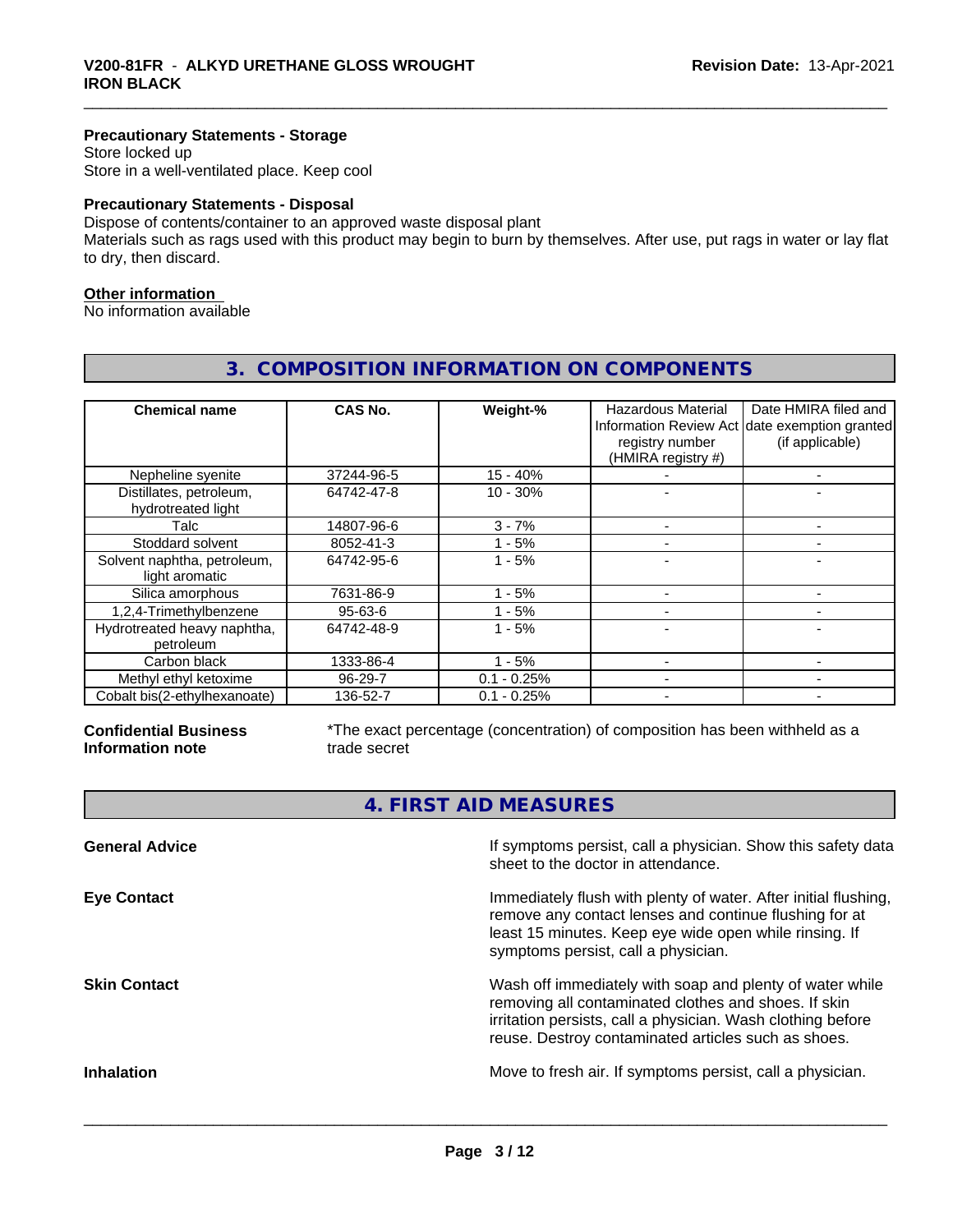|                                        | If not breathing, give artificial respiration. Call a physician<br>immediately.                                                                                                                  |
|----------------------------------------|--------------------------------------------------------------------------------------------------------------------------------------------------------------------------------------------------|
| Ingestion                              | Clean mouth with water and afterwards drink plenty of<br>water. Do not induce vomiting without medical advice.<br>Never give anything by mouth to an unconscious person.<br>Consult a physician. |
| <b>Protection Of First-Aiders</b>      | Use personal protective equipment.                                                                                                                                                               |
| <b>Most Important Symptoms/Effects</b> | May cause allergic skin reaction.                                                                                                                                                                |
| <b>Notes To Physician</b>              | Treat symptomatically.                                                                                                                                                                           |

**5. FIRE-FIGHTING MEASURES**

| <b>Suitable Extinguishing Media</b>                                                 | Foam, dry powder or water. Use extinguishing measures<br>that are appropriate to local circumstances and the<br>surrounding environment.                                                                                                               |  |  |  |
|-------------------------------------------------------------------------------------|--------------------------------------------------------------------------------------------------------------------------------------------------------------------------------------------------------------------------------------------------------|--|--|--|
| Protective equipment and precautions for firefighters                               | As in any fire, wear self-contained breathing apparatus<br>pressure-demand, MSHA/NIOSH (approved or equivalent)<br>and full protective gear.                                                                                                           |  |  |  |
| <b>Specific Hazards Arising From The Chemical</b>                                   | Combustible material. Closed containers may rupture if<br>exposed to fire or extreme heat. Keep product and empty<br>container away from heat and sources of ignition. Thermal<br>decomposition can lead to release of irritating gases and<br>vapors. |  |  |  |
| <b>Sensitivity to mechanical impact</b>                                             | No                                                                                                                                                                                                                                                     |  |  |  |
| Sensitivity to static discharge                                                     | Yes                                                                                                                                                                                                                                                    |  |  |  |
| <b>Flash Point Data</b><br>Flash point (°F)<br>Flash Point (°C)<br><b>Method</b>    | 104<br>40<br><b>PMCC</b>                                                                                                                                                                                                                               |  |  |  |
| <b>Flammability Limits In Air</b>                                                   |                                                                                                                                                                                                                                                        |  |  |  |
| Lower flammability limit:<br><b>Upper flammability limit:</b>                       | Not available<br>Not available                                                                                                                                                                                                                         |  |  |  |
| <b>NFPA</b><br>Health: 2<br><b>Flammability: 2</b>                                  | Instability: 0<br><b>Special: Not Applicable</b>                                                                                                                                                                                                       |  |  |  |
| <b>NFPA Legend</b><br>0 - Not Hazardous<br>1 - Slightly<br>2 - Moderate<br>3 - High |                                                                                                                                                                                                                                                        |  |  |  |

4 - Severe

*The ratings assigned are only suggested ratings, the contractor/employer has ultimate responsibilities for NFPA ratings where this system is used.*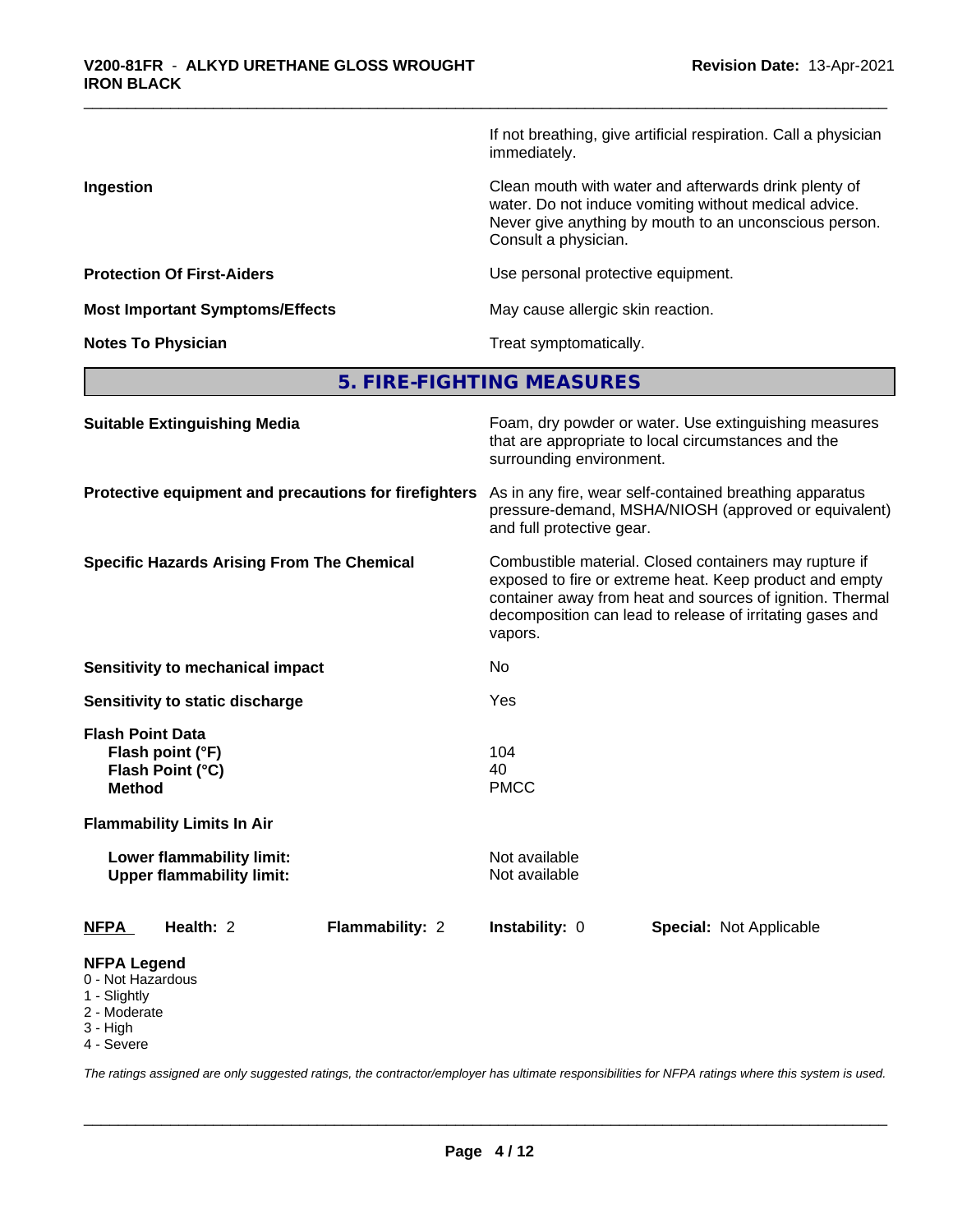*Additional information regarding the NFPA rating system is available from the National Fire Protection Agency (NFPA) at www.nfpa.org.*

#### **6. ACCIDENTAL RELEASE MEASURES**

| <b>Personal Precautions</b>      | Use personal protective equipment. Remove all sources of<br>ignition.                                                                                                                                                                                                                                            |
|----------------------------------|------------------------------------------------------------------------------------------------------------------------------------------------------------------------------------------------------------------------------------------------------------------------------------------------------------------|
| <b>Other Information</b>         | Prevent further leakage or spillage if safe to do so. Do not<br>allow material to contaminate ground water system.<br>Prevent product from entering drains. Do not flush into<br>surface water or sanitary sewer system. Local authorities<br>should be advised if significant spillages cannot be<br>contained. |
| <b>Environmental precautions</b> | See Section 12 for additional Ecological Information.                                                                                                                                                                                                                                                            |
| <b>Methods for Cleaning Up</b>   | Dam up. Soak up with inert absorbent material. Pick up<br>and transfer to properly labeled containers. Clean<br>contaminated surface thoroughly.                                                                                                                                                                 |

# **7. HANDLING AND STORAGE**

| <b>Handling</b>               | Use only in area provided with appropriate exhaust<br>ventilation. Do not breathe vapors or spray mist. Wear<br>personal protective equipment. Take precautionary<br>measures against static discharges. To avoid ignition of<br>vapors by static electricity discharge, all metal parts of the<br>equipment must be grounded. Keep away from open<br>flames, hot surfaces and sources of ignition. |
|-------------------------------|-----------------------------------------------------------------------------------------------------------------------------------------------------------------------------------------------------------------------------------------------------------------------------------------------------------------------------------------------------------------------------------------------------|
| <b>Storage</b>                | Keep containers tightly closed in a dry, cool and<br>well-ventilated place. Keep away from heat. Keep away<br>from open flames, hot surfaces and sources of ignition.<br>Keep in properly labeled containers. Keep out of the reach<br>of children.                                                                                                                                                 |
|                               | <b>DANGER</b> - Rags, steel wool or waste soaked with this<br>product may spontaneously catch fire if improperly<br>discarded. Immediately after use, place rags, steel wool or<br>waste in a sealed water-filled metal container.                                                                                                                                                                  |
| <b>Incompatible Materials</b> | Incompatible with strong acids and bases and strong<br>oxidizing agents.                                                                                                                                                                                                                                                                                                                            |

# **8. EXPOSURE CONTROLS/PERSONAL PROTECTION**

#### **Exposure Limits**

| <b>Chemical name</b> | <b>ACGIH TLV</b> | <b>Alberta</b> | <b>British Columbia</b> | Ontario | Quebec |  |
|----------------------|------------------|----------------|-------------------------|---------|--------|--|
|                      |                  |                |                         |         |        |  |
|                      |                  |                |                         |         |        |  |
|                      |                  |                |                         |         |        |  |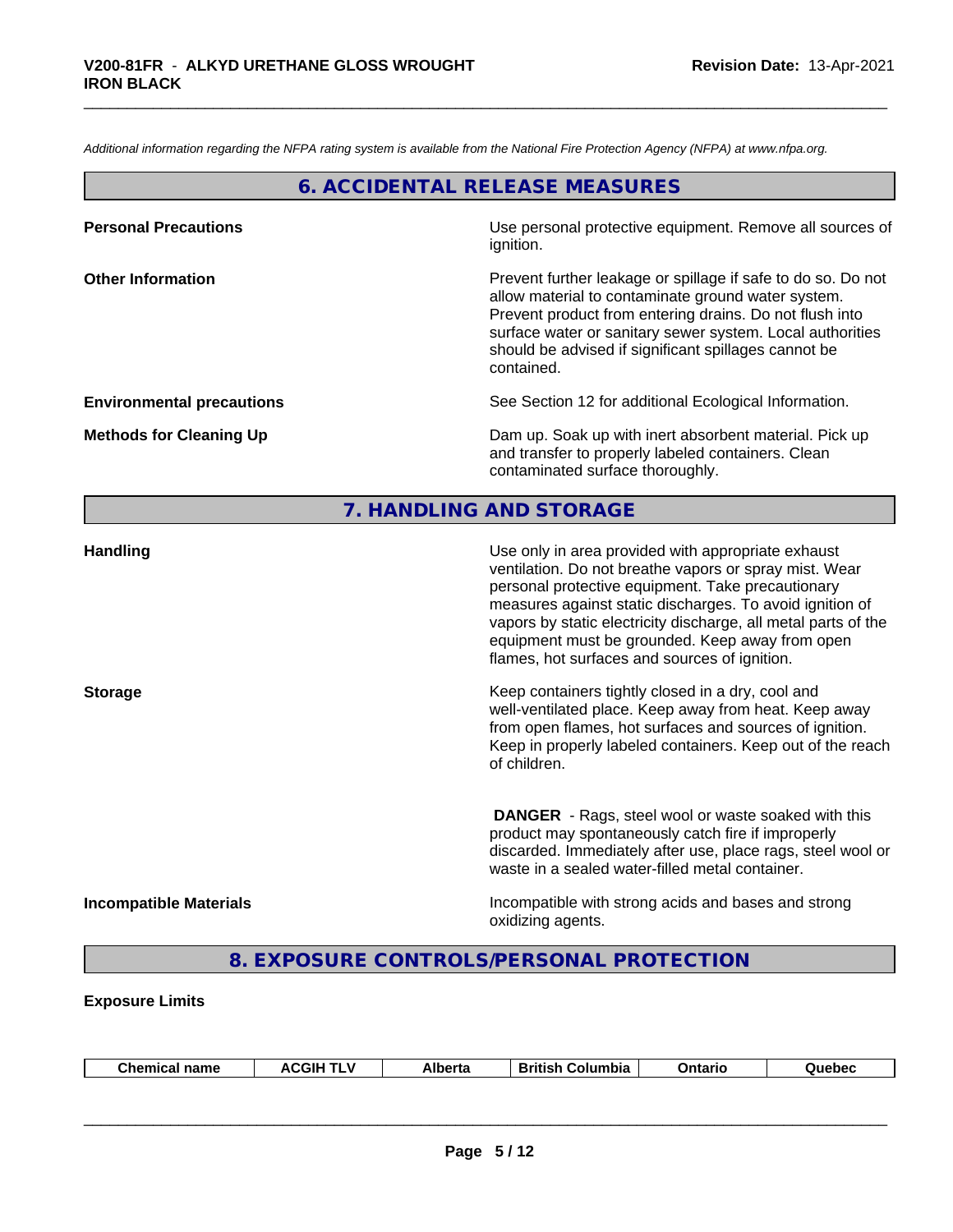#### \_\_\_\_\_\_\_\_\_\_\_\_\_\_\_\_\_\_\_\_\_\_\_\_\_\_\_\_\_\_\_\_\_\_\_\_\_\_\_\_\_\_\_\_\_\_\_\_\_\_\_\_\_\_\_\_\_\_\_\_\_\_\_\_\_\_\_\_\_\_\_\_\_\_\_\_\_\_\_\_\_\_\_\_\_\_\_\_\_\_\_\_\_ **V200-81FR** - **ALKYD URETHANE GLOSS WROUGHT IRON BLACK**

| Nepheline syenite                             | N/E                                                                                                                                           | N/E                                            | N/E                                                                                     | 10 mg/m $3$ - TWA           | N/E                                     |
|-----------------------------------------------|-----------------------------------------------------------------------------------------------------------------------------------------------|------------------------------------------------|-----------------------------------------------------------------------------------------|-----------------------------|-----------------------------------------|
| Distillates, petroleum,<br>hydrotreated light | N/E                                                                                                                                           | N/E                                            | $200 \text{ mg/m}^3$ - TWA<br>Skin absorption can<br>contribute to overall<br>exposure. | N/E                         | N/E                                     |
| Talc                                          | TWA: $2 \text{ mg/m}^3$<br>particulate matter<br>containing no<br>asbestos and <1%<br>crystalline silica,<br>respirable particulate<br>matter | $2 \text{mq/m}^3$ - TWA                        | $2 \text{ mg/m}^3$ - TWA                                                                | $2 \text{mq/m}^3$ - TWA     | 3 mg/m <sup>3</sup> - TWAEV             |
| Stoddard solvent                              | <b>TWA: 100 ppm</b>                                                                                                                           | 100 ppm - TWA<br>$572$ mg/m <sup>3</sup> - TWA | 290 mg/m $3$ - TWA<br>580 mg/m <sup>3</sup> - STEL                                      | 525 mg/m $3$ - TWA          | 100 ppm - TWAEV<br>525 mg/m $3$ - TWAEV |
| Carbon black                                  | TWA: $3 \text{ mq/m}^3$<br>inhalable particulate<br>matter                                                                                    | $3.5 \text{ mg/m}^3$ - TWA                     | $3$ mg/m <sup>3</sup> - TWA                                                             | $3$ mg/m <sup>3</sup> - TWA | $3.5$ mg/m <sup>3</sup> - TWAEV         |

#### **Legend**

ACGIH - American Conference of Governmental Industrial Hygienists Alberta - Alberta Occupational Exposure Limits

British Columbia - British Columbia Occupational Exposure Limits

Ontario - Ontario Occupational Exposure Limits

Quebec - Quebec Occupational Exposure Limits

N/E - Not established

# **Personal Protective Equipment**

**Engineering Measures Ensure** Ensure adequate ventilation, especially in confined areas.

**Eye/Face Protection** Safety glasses with side-shields. If splashes are likely to occur, wear: Tightly fitting safety goggles **Skin Protection Skin Protection Skin Protective gloves.** Long sleeved clothing. Protective gloves. **Respiratory Protection In operations where exposure limits are exceeded, use a** NIOSH approved respirator that has been selected by a technically qualified person for the specific work conditions. When spraying the product or applying in confined areas, wear a NIOSH approved respirator specified for paint spray or organic vapors.

**Hygiene Measures Avoid contact with skin, eyes and clothing. Remove and Avoid contact with skin, eyes and clothing. Remove and Avoid contact with skin, eyes and clothing. Remove and** wash contaminated clothing before re-use. Wash thoroughly after handling. When using do not eat, drink or smoke.

### **9. PHYSICAL AND CHEMICAL PROPERTIES**

**Appearance** liquid **Density (Ibs/gal) Specific Gravity** 1.16 - 1.20 **Wt. % Solids** 65 - 75

**Odor** solvent **Odor Threshold**<br> **Density (Ibs/aal)**<br> **Density (Ibs/aal)**<br> **No information available**<br>
10.4 - 10.8 **pH** No information available **Viscosity (cps)** No information available in the Viscosity (cps) **Solubility(ies)** No information available **Water solubility** No information available **Evaporation Rate Evaporation Rate No information available Vapor pressure**<br> **Vapor density**<br> **Vapor density**<br> **Vapor density**<br> **Vapor density No information available**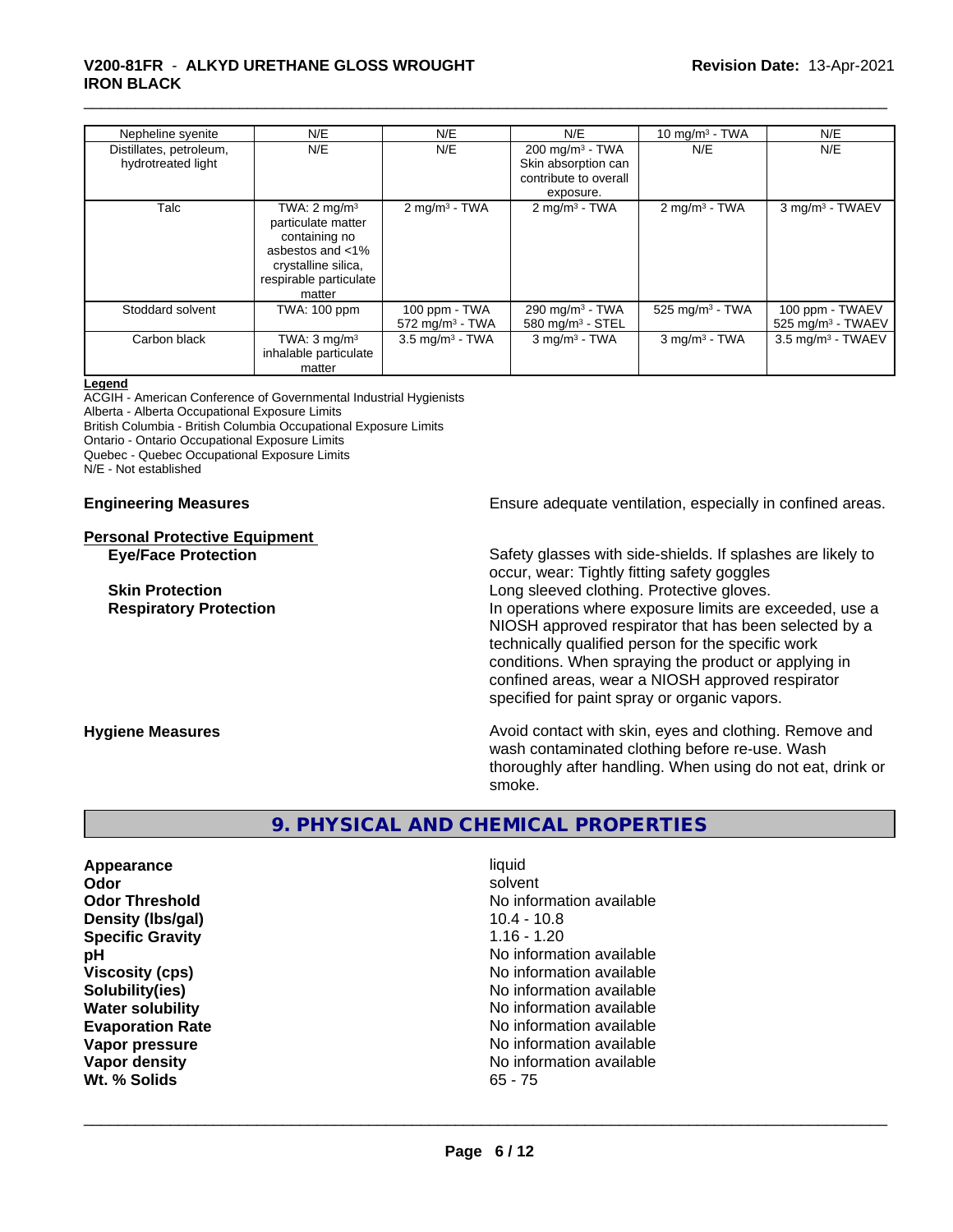#### \_\_\_\_\_\_\_\_\_\_\_\_\_\_\_\_\_\_\_\_\_\_\_\_\_\_\_\_\_\_\_\_\_\_\_\_\_\_\_\_\_\_\_\_\_\_\_\_\_\_\_\_\_\_\_\_\_\_\_\_\_\_\_\_\_\_\_\_\_\_\_\_\_\_\_\_\_\_\_\_\_\_\_\_\_\_\_\_\_\_\_\_\_ **V200-81FR** - **ALKYD URETHANE GLOSS WROUGHT IRON BLACK**

| Vol. % Solids                         | $50 - 60$                |
|---------------------------------------|--------------------------|
| Wt. % Volatiles                       | $25 - 35$                |
| Vol. % Volatiles                      | $40 - 50$                |
| <b>VOC Regulatory Limit (g/L)</b>     | < 340                    |
| <b>Boiling Point (°F)</b>             | 315                      |
| <b>Boiling Point (°C)</b>             | 157                      |
| Freezing point (°F)                   | No information available |
| <b>Freezing Point (°C)</b>            | No information available |
| Flash point (°F)                      | 104                      |
| Flash Point (°C)                      | 40                       |
| Method                                | <b>PMCC</b>              |
| Flammability (solid, gas)             | Not applicable           |
| <b>Upper flammability limit:</b>      | Not applicable           |
| Lower flammability limit:             | Not applicable           |
| <b>Autoignition Temperature (°F)</b>  | No information available |
| <b>Autoignition Temperature (°C)</b>  | No information available |
| <b>Decomposition Temperature (°F)</b> | No information available |
| Decomposition Temperature (°C)        | No information available |
| <b>Partition coefficient</b>          | No information available |
|                                       |                          |

#### **10. STABILITY AND REACTIVITY**

| <b>Reactivity</b>                       | Not Applicable                                                                           |
|-----------------------------------------|------------------------------------------------------------------------------------------|
| <b>Chemical Stability</b>               | Stable under normal conditions. Hazardous polymerisation<br>does not occur.              |
| <b>Conditions to avoid</b>              | Keep away from open flames, hot surfaces, static<br>electricity and sources of ignition. |
| <b>Incompatible Materials</b>           | Incompatible with strong acids and bases and strong<br>oxidizing agents.                 |
| <b>Hazardous Decomposition Products</b> | Thermal decomposition can lead to release of irritating<br>gases and vapors.             |
| Possibility of hazardous reactions      | None under normal conditions of use.                                                     |

**11. TOXICOLOGICAL INFORMATION**

#### **Product Information Information on likely routes of exposure**

**Acute Toxicity** 

**Principal Routes of Exposure Exposure** Eye contact, skin contact and inhalation.

**Product Information Repeated or prolonged exposure to organic solvents may** Repeated or prolonged exposure to organic solvents may lead to permanent brain and nervous system damage. Intentional misuse by deliberately concentrating and inhaling vapors may be harmful or fatal.

### **Symptoms related to the physical,chemical and toxicological characteristics**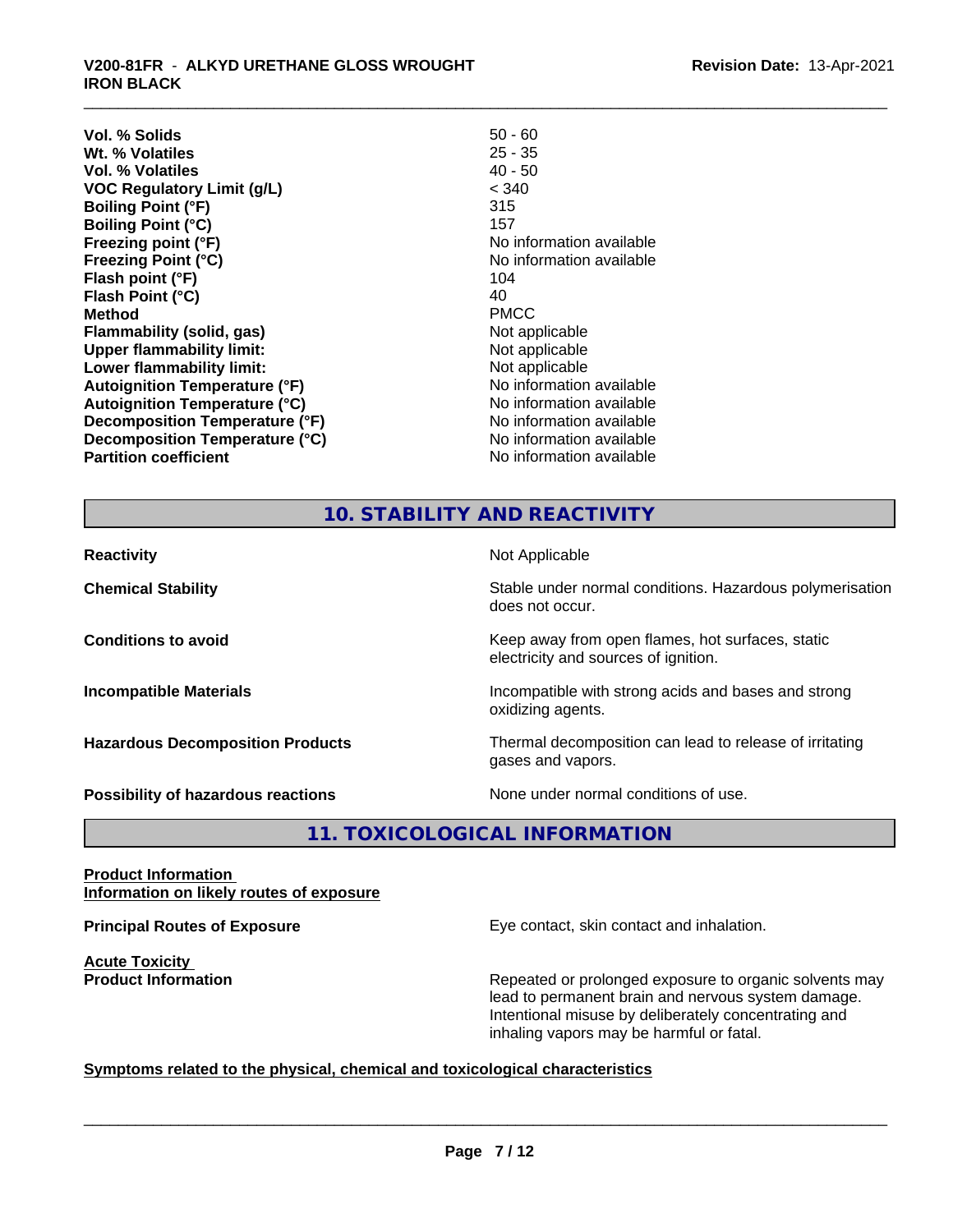**Symptoms** No information available

#### **Delayed and immediate effects as well as chronic effects from short and long-term exposure**

| Eye contact                     | Contact with eyes may cause irritation.                                                                           |
|---------------------------------|-------------------------------------------------------------------------------------------------------------------|
| <b>Skin contact</b>             | May cause skin irritation and/or dermatitis. Prolonged skin<br>contact may defat the skin and produce dermatitis. |
| <b>Inhalation</b>               | High vapor / aerosol concentrations are irritating to the                                                         |
|                                 | eyes, nose, throat and lungs and may cause headaches,                                                             |
|                                 | dizziness, drowsiness, unconsciousness, and other central                                                         |
|                                 | nervous system effects.                                                                                           |
| Ingestion                       | Ingestion may cause irritation to mucous membranes.                                                               |
|                                 | Small amounts of this product aspirated into the                                                                  |
|                                 | respiratory system during ingestion or vomiting may cause                                                         |
|                                 | mild to severe pulmonary injury, possibly progressing to                                                          |
|                                 | death.                                                                                                            |
| <b>Sensitization</b>            | May cause an allergic skin reaction.                                                                              |
| <b>Neurological Effects</b>     | No information available.                                                                                         |
| <b>Mutagenic Effects</b>        | No information available.                                                                                         |
| <b>Reproductive Effects</b>     | May damage fertility or the unborn child.                                                                         |
| <b>Developmental Effects</b>    | No information available.                                                                                         |
| <b>Target organ effects</b>     | No information available.                                                                                         |
| <b>STOT - single exposure</b>   | No information available.                                                                                         |
| <b>STOT - repeated exposure</b> | No information available.                                                                                         |
| Other adverse effects           | No information available.                                                                                         |
| <b>Aspiration Hazard</b>        | May be harmful if swallowed and enters airways. Small                                                             |
|                                 | amounts of this product aspirated into the respiratory                                                            |
|                                 | system during ingestion or vomiting may cause mild to                                                             |
|                                 | severe pulmonary injury, possibly progressing to death.                                                           |

#### **Numerical measures of toxicity**

#### **The following values are calculated based on chapter 3.1 of the GHS document**

| ATEmix (oral)                 | 64783 mg/kg |
|-------------------------------|-------------|
| ATEmix (dermal)               | 22527 mg/kg |
| ATEmix (inhalation-dust/mist) | 85.4 mg/L   |

#### **Component Information**

| Chemical name                                               | Oral LD50             | Dermal LD50             | <b>Inhalation LC50</b>               |
|-------------------------------------------------------------|-----------------------|-------------------------|--------------------------------------|
| Distillates, petroleum, hydrotreated<br>light<br>64742-47-8 | > 5000 mg/kg (Rat)    | $>$ 2000 mg/kg (Rabbit) | $> 5.2$ mg/L (Rat) 4 h               |
| Solvent naphtha, petroleum, light<br>aromatic<br>64742-95-6 | $= 8400$ mg/kg (Rat)  | $>$ 2000 mg/kg (Rabbit) | $= 3400$ ppm (Rat) 4 h               |
| Silica amorphous<br>7631-86-9                               | $= 7900$ mg/kg (Rat)  | $>$ 2000 mg/kg (Rabbit) | $> 2.2$ mg/L (Rat) 1 h               |
| 1,2,4-Trimethylbenzene<br>$95 - 63 - 6$                     | $= 3280$ mg/kg (Rat)  | $>$ 3160 mg/kg (Rabbit) | $= 18$ g/m <sup>3</sup> (Rat) 4 h    |
| Hydrotreated heavy naphtha,<br>petroleum<br>64742-48-9      | $> 6000$ mg/kg (Rat)  | $>$ 3160 mg/kg (Rabbit) | $> 8500$ mg/m <sup>3</sup> (Rat) 4 h |
| Carbon black                                                | $> 15400$ mg/kg (Rat) | > 3 g/kg (Rabbit)       |                                      |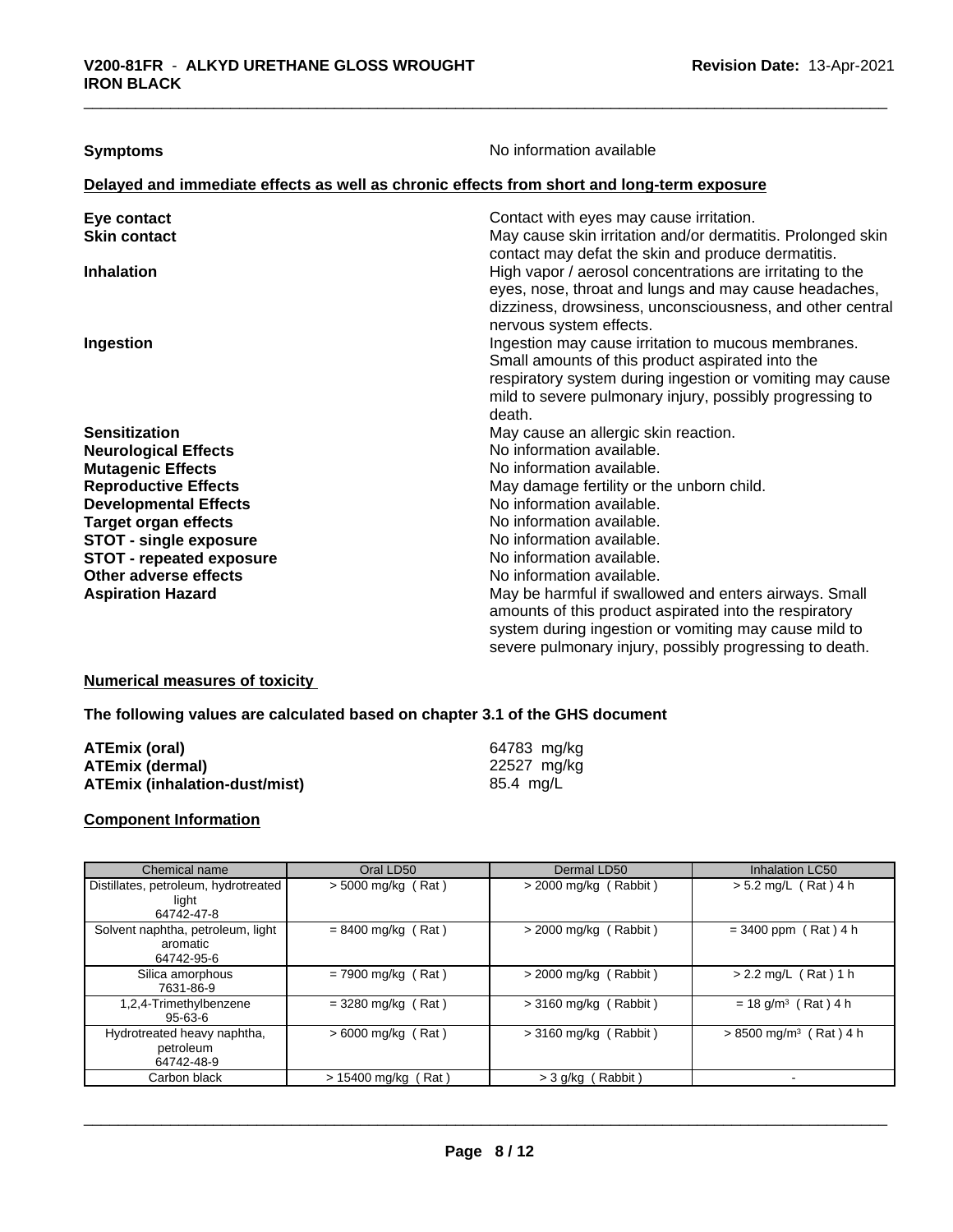| 1333-86-4                                |                     |                            |                       |
|------------------------------------------|---------------------|----------------------------|-----------------------|
| Methyl ethyl ketoxime<br>96-29-7         | $= 930$ mg/kg (Rat) | 1000 - 1800 mg/kg (Rabbit) | > 4.83 mg/L (Rat) 4 h |
| Cobalt bis(2-ethylhexanoate)<br>136-52-7 |                     | $>$ 5000 mg/kg (Rabbit)    | $> 10$ mg/L (Rat) 1 h |

#### **Chronic Toxicity**

#### **Carcinogenicity**

*The information below indicateswhether each agency has listed any ingredient as a carcinogen:.*

| <b>Chemical name</b>         | <b>IARC</b>                    | <b>NTP</b>                   |
|------------------------------|--------------------------------|------------------------------|
|                              | 2B - Possible Human Carcinogen |                              |
| l Carbon black               |                                |                              |
|                              | 2B - Possible Human Carcinogen | Reasonably Anticipated Human |
| Cobalt bis(2-ethylhexanoate) |                                | Carcinoɑen                   |

• Cobalt and cobalt compounds are listed as possible human carcinogens by IARC (2B). However, there is inadequate evidence of the carcinogenicity of cobalt and cobalt compounds in humans.

#### **Legend**

IARC - International Agency for Research on Cancer NTP - National Toxicity Program OSHA - Occupational Safety & Health Administration

**12. ECOLOGICAL INFORMATION**

#### **Ecotoxicity Effects**

The environmental impact of this product has not been fully investigated.

#### **Product Information**

#### **Acute Toxicity to Fish**

No information available

#### **Acute Toxicity to Aquatic Invertebrates**

No information available

#### **Acute Toxicity to Aquatic Plants**

No information available

#### **Persistence / Degradability**

No information available.

#### **Bioaccumulation**

No information available.

#### **Mobility in Environmental Media**

No information available.

#### **Ozone**

No information available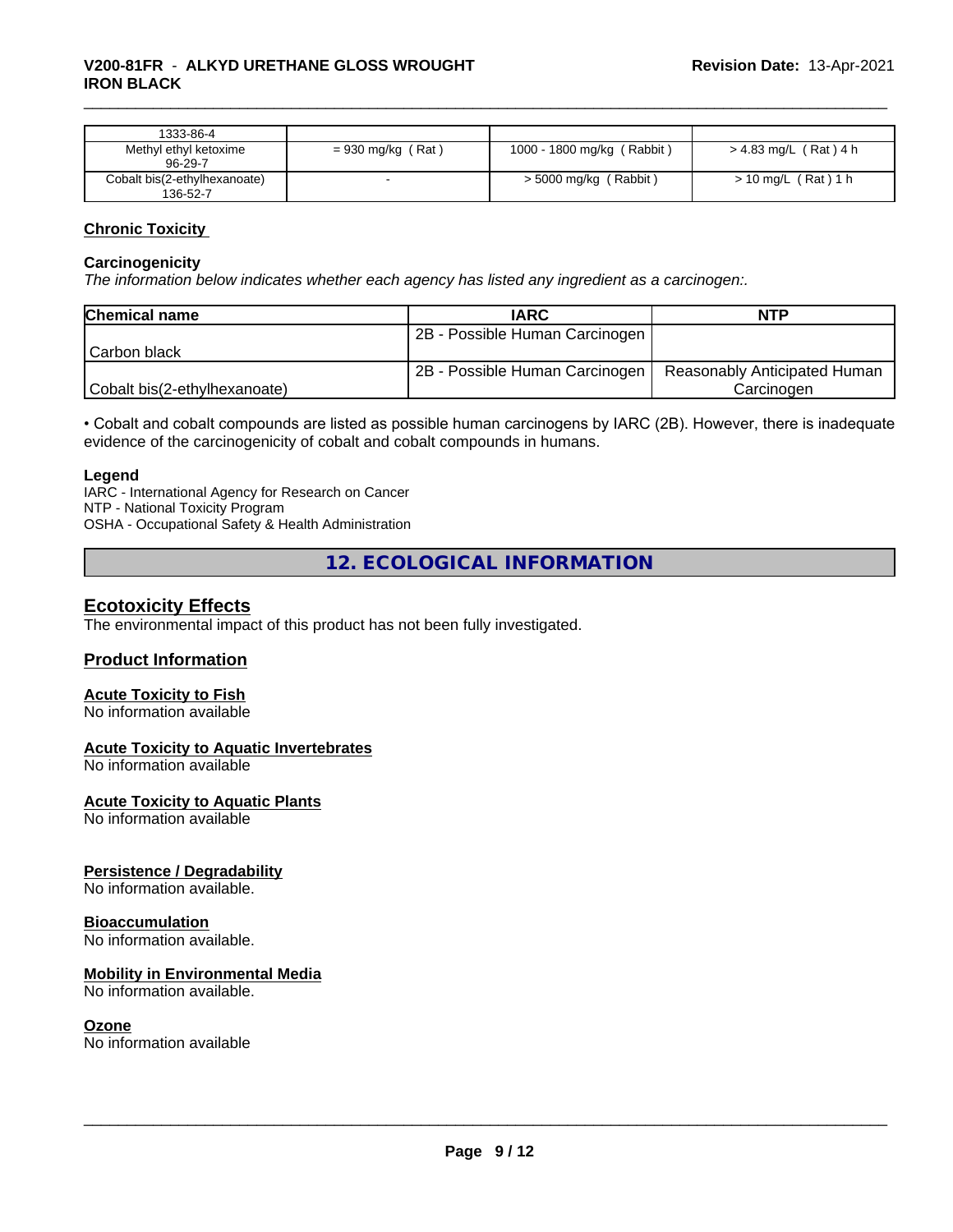#### **Component Information**

#### **Acute Toxicity to Fish**

Methyl ethyl ketoxime LC50: 48 mg/L (Bluegill sunfish - 96 hr.)

#### **Acute Toxicity to Aquatic Invertebrates**

Methyl ethyl ketoxime EC50: 750 mg/L (Daphnia magna - 48 hr.)

#### **Acute Toxicity to Aquatic Plants**

No information available

|                                | 13. DISPOSAL CONSIDERATIONS                                                                                                                                                                                                           |
|--------------------------------|---------------------------------------------------------------------------------------------------------------------------------------------------------------------------------------------------------------------------------------|
| <b>Waste Disposal Method</b>   | Dispose of in accordance with federal, state, provincial, and local regulations.<br>Local requirements may vary, consult your sanitation department or<br>state-designated environmental protection agency for more disposal options. |
| <b>Empty Container Warning</b> | Emptied containers may retain product residue. Follow label warnings even after<br>container is emptied. Residual vapors may explode on ignition.                                                                                     |
|                                | 11 TO ANCOODT INIFODIAATIONI                                                                                                                                                                                                          |

**14. TRANSPORT INFORMATION**

| <b>PAINT</b>          |
|-----------------------|
| 3                     |
| UN1263                |
| Ш                     |
| UN1263, PAINT, 3, III |
|                       |

In Canada, Class 3 flammable liquids may be reclassified as non-regulated for domestic ground transportation if they meet the requirements of TDG General Exemption SOR/2008-34.

| ICAO / IATA | Contact the preparer for further information. |
|-------------|-----------------------------------------------|
|             |                                               |

**IMDG / IMO** Contact the preparer for further information.

### **15. REGULATORY INFORMATION**

# **International Inventories**

| <b>TSCA: United States</b> | Yes - All components are listed or exempt. |
|----------------------------|--------------------------------------------|
| <b>DSL: Canada</b>         | Yes - All components are listed or exempt. |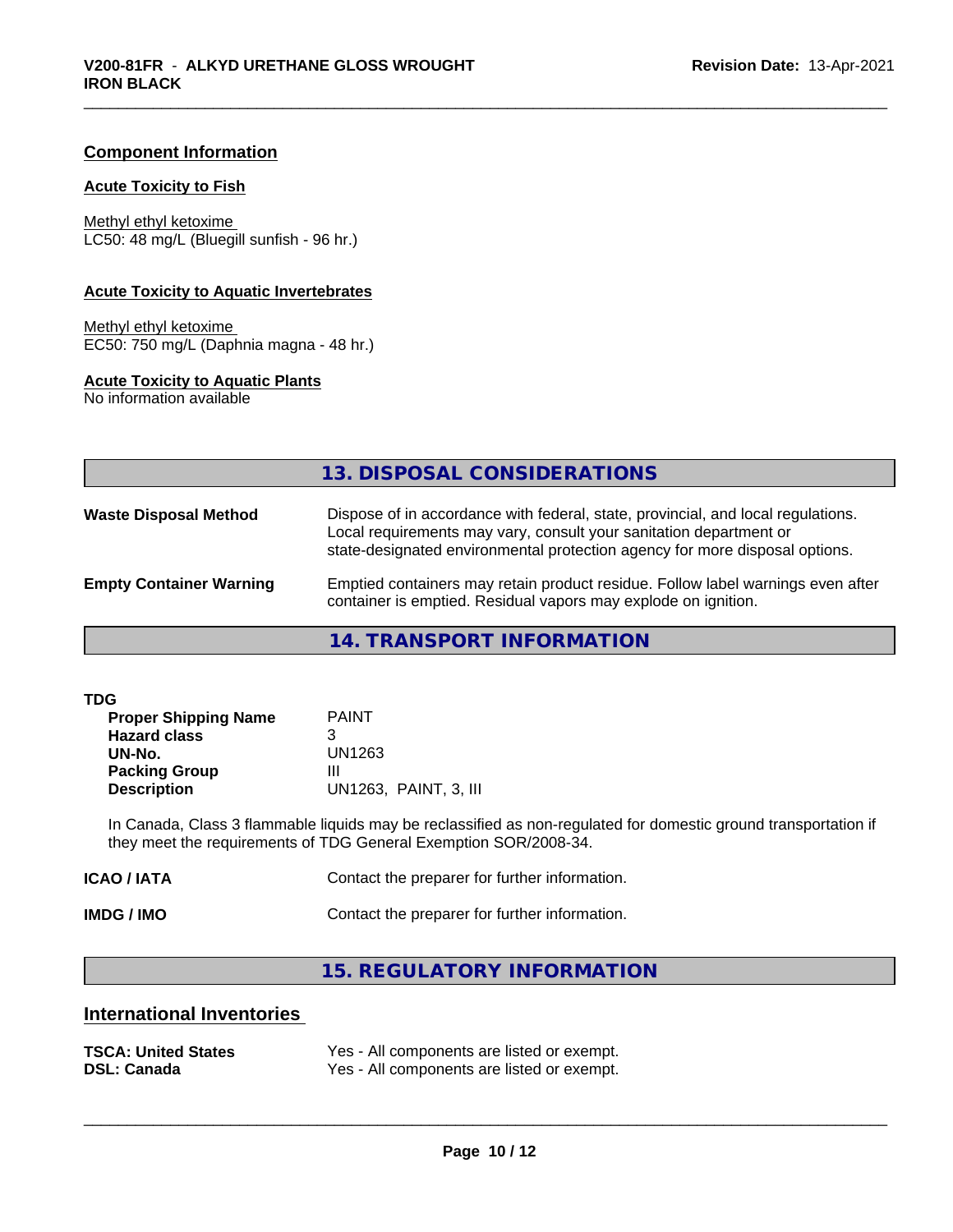## **National Pollutant Release Inventory (NPRI)**

#### **NPRI Parts 1- 4**

This product contains the following Parts 1-4 NPRI chemicals:

| <b>Chemical name</b>  | CAS No. | Weiaht-% | <b>NPRI Parts 1-4</b> |
|-----------------------|---------|----------|-----------------------|
| .2,4-Trimethylbenzene | 95-63-6 | 5%       | ∟isted                |

#### **NPRI Part 5**

This product contains the following NPRI Part 5 Chemicals:

| <b>Chemical name</b>                 | CAS No.    | Weight-%   | <b>NPRI Part 5</b> |  |
|--------------------------------------|------------|------------|--------------------|--|
| Distillates, petroleum, hydrotreated | 64742-47-8 | $10 - 30%$ | Listed             |  |
| liaht                                |            |            |                    |  |
| Stoddard solvent                     | 8052-41-3  | 1 - 5%     | Listed             |  |
| Solvent naphtha, petroleum, light    | 64742-95-6 | 1 - 5%     | Listed             |  |
| aromatic                             |            |            |                    |  |
| 1,2,4-Trimethylbenzene               | 95-63-6    | $1 - 5%$   | Listed             |  |
| Hydrotreated heavy naphtha,          | 64742-48-9 | $1 - 5%$   | Listed             |  |
| petroleum                            |            |            |                    |  |

#### **WHMIS Regulatory Status**

This product has been classified in accordance with the hazard criteria of the Hazardous Products Regulations (HPR) and the SDS contains all the information required by the HPR.

|                                                                                                                                                       |                                                    | 16. OTHER INFORMATION                                                                                                         |                      |                                                                                                                                                                                                                                                                                                                                                                                                                                             |
|-------------------------------------------------------------------------------------------------------------------------------------------------------|----------------------------------------------------|-------------------------------------------------------------------------------------------------------------------------------|----------------------|---------------------------------------------------------------------------------------------------------------------------------------------------------------------------------------------------------------------------------------------------------------------------------------------------------------------------------------------------------------------------------------------------------------------------------------------|
| HMIS -                                                                                                                                                | Health: $2^*$                                      | Flammability: 2                                                                                                               | <b>Reactivity: 0</b> | $PPE: -$                                                                                                                                                                                                                                                                                                                                                                                                                                    |
| <b>HMIS Legend</b><br>0 - Minimal Hazard<br>1 - Slight Hazard<br>2 - Moderate Hazard<br>3 - Serious Hazard<br>4 - Severe Hazard<br>* - Chronic Hazard | present under the actual normal conditions of use. | X - Consult your supervisor or S.O.P. for "Special" handling instructions.                                                    |                      | Note: The PPE rating has intentionally been left blank. Choose appropriate PPE that will protect employees from the hazards the material will                                                                                                                                                                                                                                                                                               |
|                                                                                                                                                       |                                                    | registered trade and service mark of the NPCA. HMIS® materials may be purchased exclusively from J. J. Keller (800) 327-6868. |                      | Caution: HMIS® ratings are based on a 0-4 rating scale, with 0 representing minimal hazards or risks, and 4 representing significant hazards or<br>risks. Although HMIS® ratings are not required on MSDSs under 29 CFR 1910.1200, the preparer, has chosen to provide them. HMIS® ratings are<br>to be used only in conjunction with a fully implemented HMIS® program by workers who have received appropriate HMIS® training. HMIS® is a |

 **WARNING!** If you scrape, sand, or remove old paint, you may release lead dust. LEAD IS TOXIC. EXPOSURE TO LEAD DUST CAN CAUSE SERIOUS ILLNESS, SUCH AS BRAIN DAMAGE, ESPECIALLY IN CHILDREN. PREGNANT WOMEN SHOULD ALSO AVOID EXPOSURE. Wear a NIOSH approved respirator to control lead